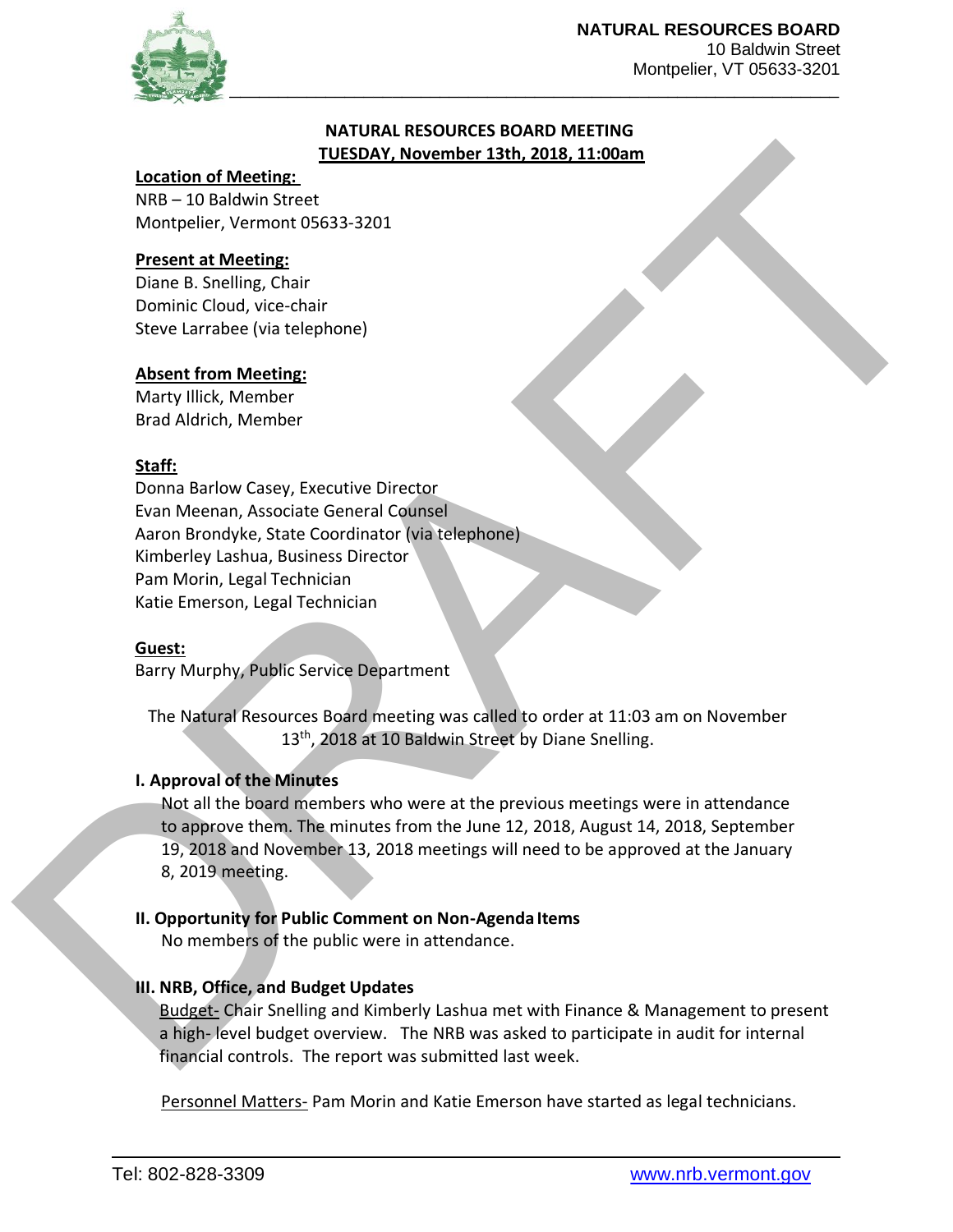

There is an offer out for the CEO (compliance and enforcement officer) and Kimberley Lashua hopes to have the hiring process finalized by the end of the week. Interviews for the Legal Technician position in Essex will proceed once the panel is confirmed.

Office Update – The White and Burke Development conference is this Thursday. Four out of six of the Act 47 Commission members are participating in a forum regarding Act 250. Because they have a quorum of commission members the legislature will have to post it as a public meeting. They are not sure if they will have to give the public an opportunity to speak.

NRB also has a booth at the conference and Diane Snelling, Donna Barlow Casey, Greg Boulbol, and Evan Meenan are all attending.

### **IV.Legislative/Policy updates**

NRB Energy Code legislative preview:

Outlook concerning Current Guidelines vs Proposed Code

• A Discussion concerning building codes and guidelines to obtain concerning construction codes overview: 2015 Stretch Guideline, 2018 IECC and 2019 CBES. These are to obtain Legislative mandate codes for new contacts by 2020.

Diane had a statement concerning the guidelines/codes to pay out more now in order to obtain more efficiency later.

• Barry Murphy from the Public Service Department gave a presentation on proposed updates to the Stretch Energy Code based on Act 89 (2013).

Lashin hopes to bue the hiring process finalized by the end of the weige. Interactions the Lagal Technician position in Essex will proceed once the pain is finalized.<br>
Office Update – The White and Bark Development confere The 2015 Commercial Building Energy Standard (CBES) is the current energy code for all commercial buildings and residential buildings four stories or more. Barry Murphy explained that the state commercial energy code is moving towards a goal of net zero ready by 2030 and is setting aggressive efficiency targets. Rather than having a completely different standard for Act 250 he suggested focusing on four/ five areas. The CBES is projected to go through rule making in the spring of 2019 to go into effect in January 2020. His suggested areas of focus are as follows:

- 1. Increase airtightness from 0.3 CFM/sf to 0.25 CFM/sf for all buildings
- 2. Increase electric vehicle charging requirements
	- a. Increase the number of spaces reserved for electric vehicles (EVs) and the percentage of spaces that need to be installed with charging capabilities right away.
		- Breakdown of Chart on Minimum Electric Car Charging Places by Percentages
		- Level 1 & Level <25
		- $\bullet$  Level 1 & Level 2: >25 and <500
		- Level 1 & Level 2 > 500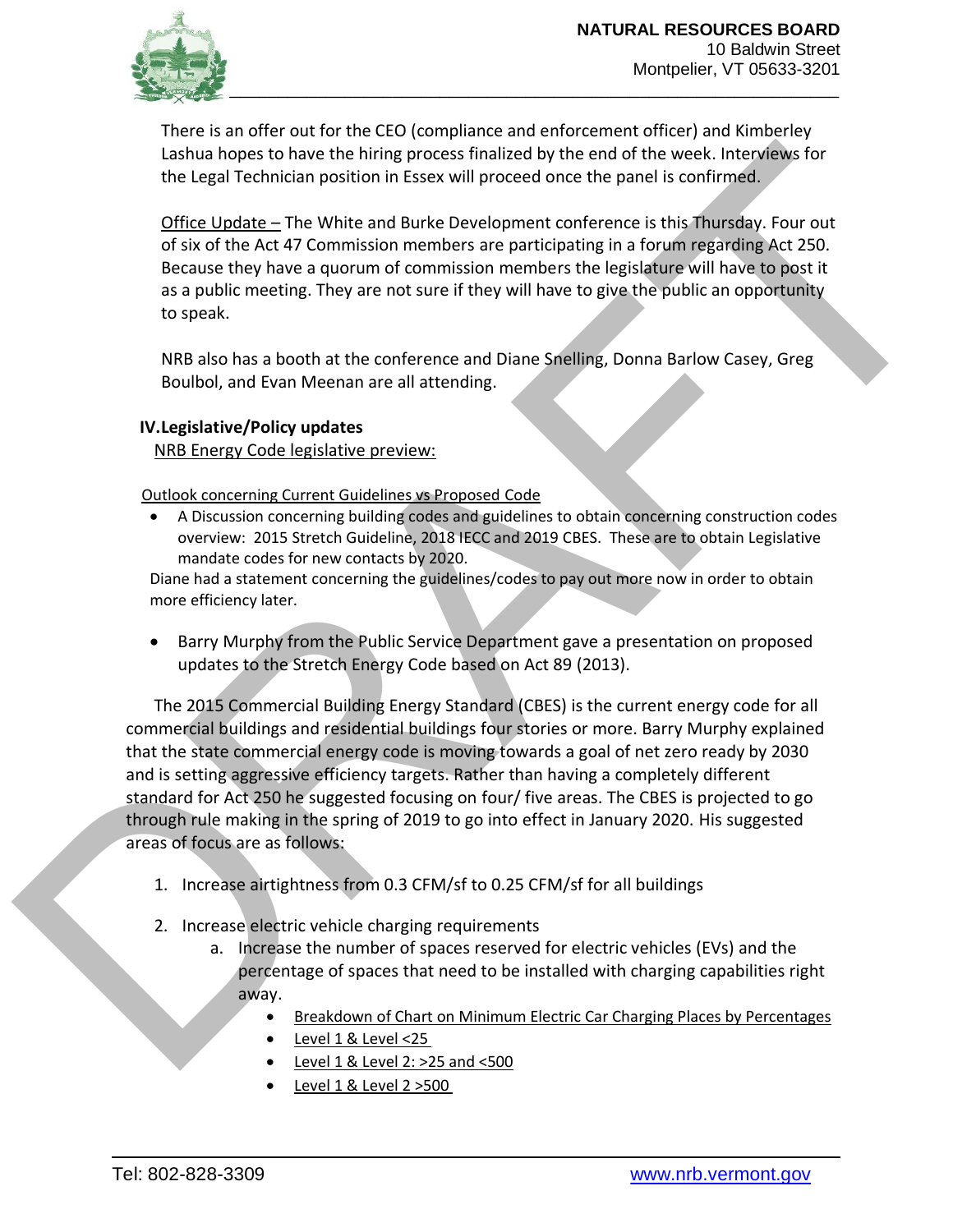

- would mean parking space would be interesting and half the mean expense in building the space would be wasted, cspecially in structured parking like<br>parking anges concerned not as in ancuelar parking and parking like<br>park b. Dominic Cloud was concerned that the lack of widespread adoption of EVs would mean parking spaces would be left empty and the large expense in building the space would be wasted, especially in structured parking like parking garages. Construction costs in structured parking are different than for parking lots and they should be treated differently for example urban cost: \$30,000.00 vs rural cost: \$5,000.00.
	- c. The spaces could be made nonexclusive, but that invites the problem of EV owners not having access to chargers. A possible solution is for large parking structures to have only 25% of their EV spaces outfitted with charging stations at first and the rest can be converted over time.
	- d. Donna Barlow Casey: question regarding variables from other states and countries concerning EV usage. EV adoption in general has struggled with the problem of drivers won't buy EV until there is infrastructure and towns don't want to build infrastructure when there are no EVs. In other places like Quebec and California where they have built EV infrastructure they have more EVs.
	- e. Diane Snelling questioned how many electric cars sold in Vermont? Vermont currently has 6,000 - 8,000 registered EVs and the Dept of Public Service projects that will increase to 30,000 by 2027-ish. Increase has been exponential due to federal tax credits, price, increased range, personal choice and growing infrastructure.
	- 3. Retain renewable energy requirement for buildings over 20,000 sq. ft.
		- a. Large buildings are required to get 10% of their lighting and hot water energy from renewable sources. Most do this through PV solar, but it could be through any renewable source. If on site generation was not possible the requirement could be met by achieving the same amount of power reduction through increased efficiency.
			- Renewable Energy including Biomass discussion.
	- 4. Increase the number of required points from the additional efficiency packages a. The base code requires 6 points of efficiency actions. Actions have various point values, and owners can reach the target by any combination.
		- Points for Efficiency Package Options:
			- Group: R-1, R-2, B, E, M and All other Groups: HVAC, Lighting, Renewable Energy, DOAS, Water Heating, HP Water Heater, Envelope, Air Infiltration, Appliances and Controlled Receptacles.
	- 5. Electric Resistance Heating Prohibition
		- a. Currently Act 250 prohibits electric resistance heating, but it sometimes makes sense with cold climate heat pumps. Heat pumps decreases efficiency below 100% when temperature falls below 5 degrees above zero and that is also when electrical demand is highest. Since the alternative is using space heaters